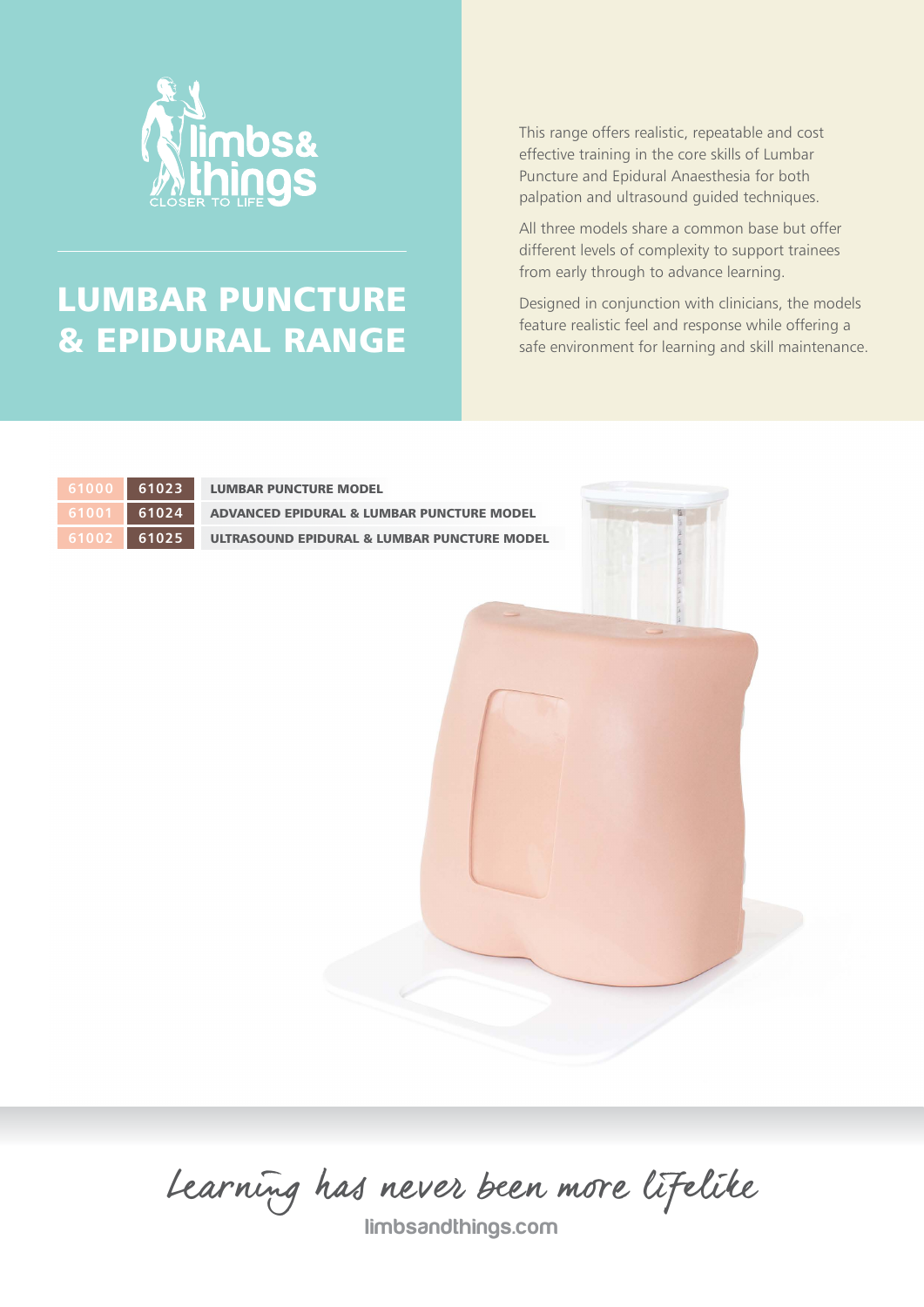## LUMBAR PUNCTURE MODEL

#### **61000 61023**

This model is designed for early years training. It features replaceable tissue inserts, durable spine and dura that accurately recreate the feel of puncturing the dura and the collection and measurement of CSF.

Its separate spine and replaceable tissue means the model is a cost-effective way to train large numbers of students.





## ADVANCED EPIDURAL & LUMBAR PUNCTURE MODEL

**61001 61024**

The Advanced model allows training in both lumbar puncture and epidural administration. Featuring two epidural inserts: standard and an advanced version with steeper spine, the model is ideal for both early and advanced training for more complex procedures.

This model also features optional fat pads to fit below the skin to increase realism and difficulty for trainees.

### ULTRASOUND EPIDURAL & LUMBAR PUNCTURE MODEL



Ideal for those wishing to teach lumbar puncture or epidurals using the ultrasound guided technique.

Tested to work on all major ultrasound brands, this model includes visible facet joints.

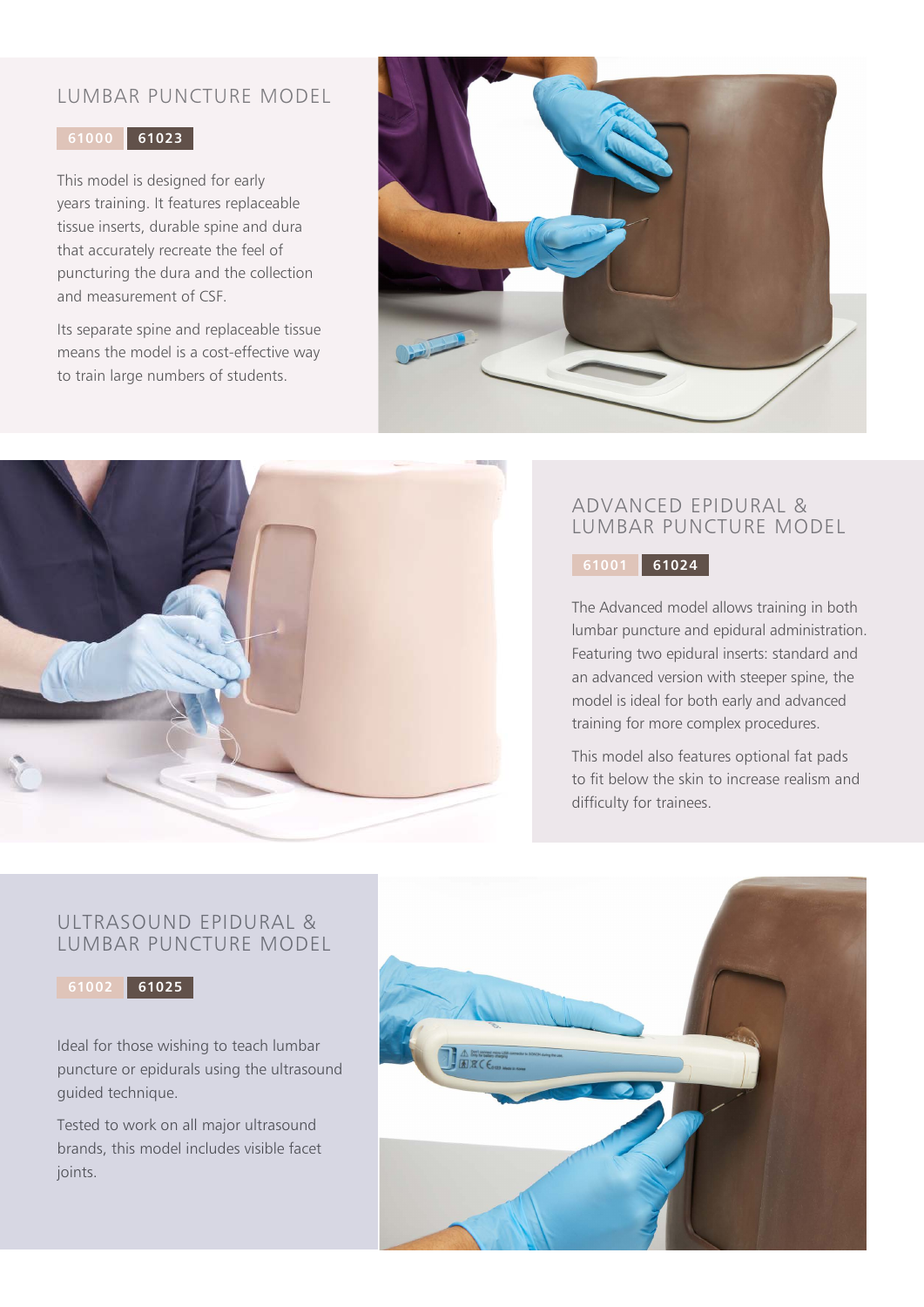

## QUALITIES

#### **ANATOMY**

– Palpable sacrum, iliac crests and vertebrae L2-5

#### **REALISM**

- Can feel when the dura has been punctured
- Able to practise loss of resistance technique\*
- Obese skin options\*
- Optional steeper spine and smaller vertebral spaces\*

#### **KEY FEATURES**

– Position in left lateral and sitting

#### **VERSATILITY**

- All inserts compatible with common base
- Rotatable skin to ensure cost effective training

#### **\* 61001 | 61024** Only



*Epidural inserts* *Realistic feel and response* *Lumbar puncture training*

| <b>SKILLS</b>                     | 61000    | 61001    | 61002 |
|-----------------------------------|----------|----------|-------|
|                                   | 61023    | 61024    | 61025 |
| • Injection of local anaesthetics |          |          |       |
| • Lumbar puncture                 |          |          |       |
| • Collect and measure CSF         |          |          |       |
| • Epidural administration         | $\times$ |          |       |
| · Ultrasound-guided technique     | $\times$ | $\times$ |       |
| • Obese option                    | $\times$ |          | ×     |
|                                   |          |          |       |

| <b>WHAT'S INCLUDED</b>                            | 61000        | 61001    | 61002    |
|---------------------------------------------------|--------------|----------|----------|
|                                                   | 61023        | 61024    | 61025    |
| Epidural & Lumbar Puncture Torso with Torso Skin  |              |          |          |
| Epidural & Lumbar Puncture Stand                  |              |          |          |
| Lumbar Puncture Insert - Bone                     |              |          | $\times$ |
| Lumbar Puncture Insert - Tissue (x2)              |              |          | $\times$ |
| Epidural Insert (x2)                              | $\times$     |          | $\times$ |
| Advanced Epidural Insert (x2)                     | $\times$     |          | $\times$ |
| Epidural & Lumbar Puncture Ultrasound Insert (x2) | $\times$     | $\times$ |          |
| Epidural & Lumbar Puncture Skin Pad               | $\checkmark$ |          | $\times$ |
| Epidural & Lumbar Puncture Fat Pad (x3)           | $\times$     |          | $\times$ |
| Epidural & Lumbar Puncture Standard Dura (x2)     | $\checkmark$ |          |          |
| Epidural & Lumbar Puncture Advanced Dura (x4)     | $\times$     |          |          |
| Epidural & Lumbar Puncture Iliac Crest Insert     | $\sqrt{}$    |          |          |
| Epidural & Lumbar Puncture Insert Cartridge       |              |          |          |
| Epidural & Lumbar Puncture Sacral Insert          |              |          | $\times$ |
| Water Reservoir                                   |              |          |          |
| Marker pen                                        | $\times$     | $\times$ |          |
|                                                   |              |          |          |